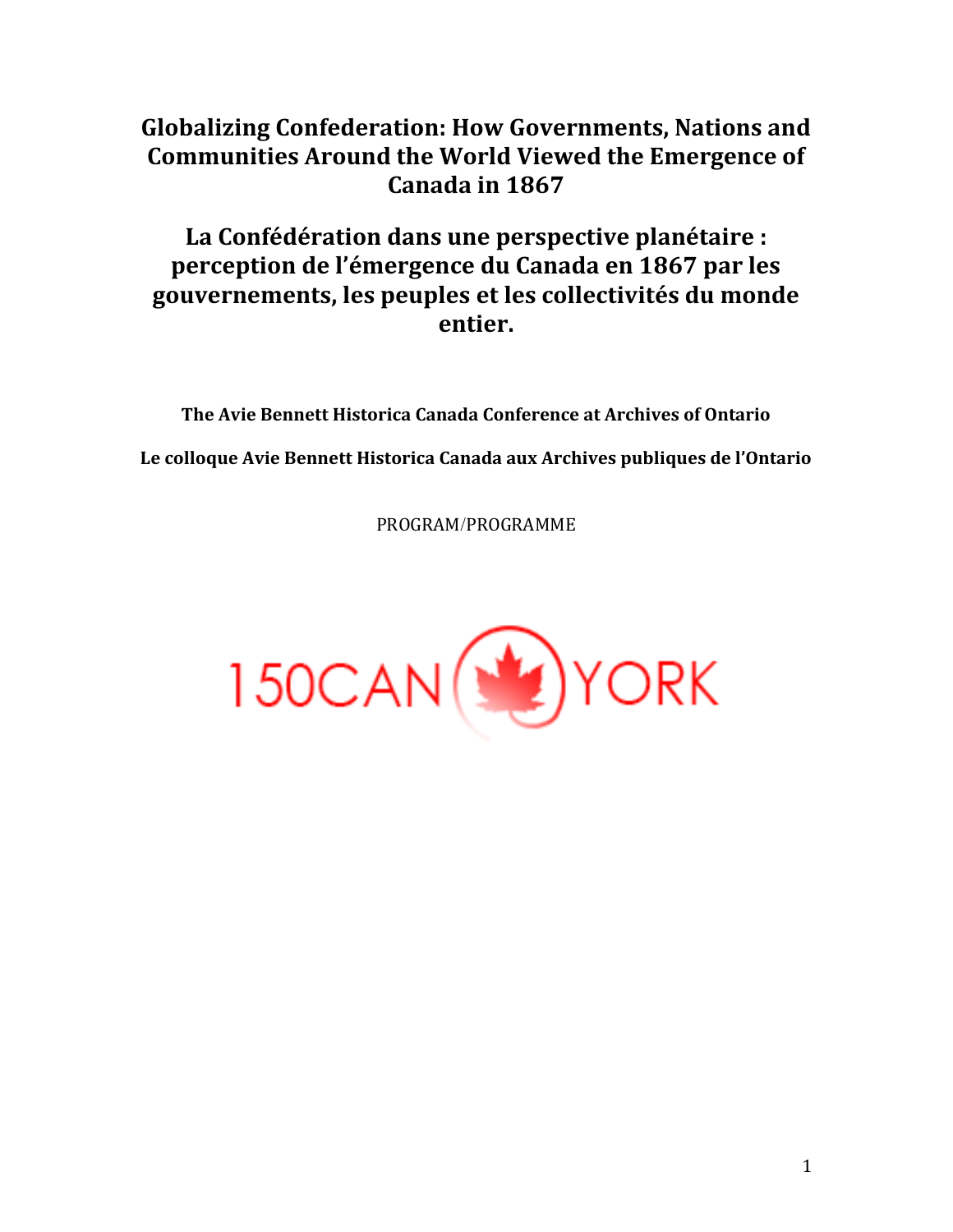**Globalizing Confederation: How Governments, Nations and Communities Around the World Viewed the Emergence of Canada in 1867La Confédération dans une perspective planétaire : perception de l'émergence du Canada en 1867 par les gouvernements, les peuples et les collectivités du monde entier.**

# **Thursday, 29 September 2016 Jeudi, 29 septembre 2016**

# **Room Salle Archives of Ontario Archives publiques de l'Ontario**

## **9:00-10:45 9 h 00 – 10 h 45**

1. Session/Séance The Americas and Canada */Les Amériques et le Canada* Facilitator/ Responsable de la séance: Marcel Martel, York University

## **Participants:**

Deborah McGregor (Aboriginal People's perspective), York University, Toronto

Deborah McGregor joined the Osgoode Hall Law School faculty in 2015 as a cross-appointee with York University's Faculty of Environmental Studies. Professor McGregor's research has focused on indigenous knowledge systems and their various applications in diverse contexts including water and environmental governance, environmental justice, forest policy and management, and sustainable development. She co-edited *Indigenous Peoples and Autonomy: Insights for a Global Ag*e with Mario Blaser, Ravi De Costa and William Coleman (2010). She is co-editor (with Alan Corbiere, Mary Ann Corbiere and Crystal Migwans) of the *Anishinaabewin* conference proceedings series.

# Carsten-Andreas Schulz (perspective of Brazil, Chile and Mexico), Catholic University of Chile, Santiago

Carsten-Andreas Schulz is an assistant professor of International Relations at the *Pontificia Universidad Católica de Chile*. His current research concentrates on regionalism and the historical transformation of international order. His most recent publication "Civilisation, Barbarism and the Making of Latin America's Place in 19th-Century International Society" appeared in *Millennium: Journal of International Studies*.

David Cameron and Jacqueline Krikorian (United States perspective), University of Toronto and York University, Toronto

David Cameron is Dean of the Faculty of Arts and Science at the University of Toronto. He has published widely in the areas of constitutionalism, federalism and Canadian government and politics. As an internationally renowned constitutional expert, he has flown into Iraq, Sri Lanka and Israel, among others, to act in advisory capacity on issues of governance and policy. Professor Cameron is also well known for his volunteer work with Out of the Cold and Portland Place.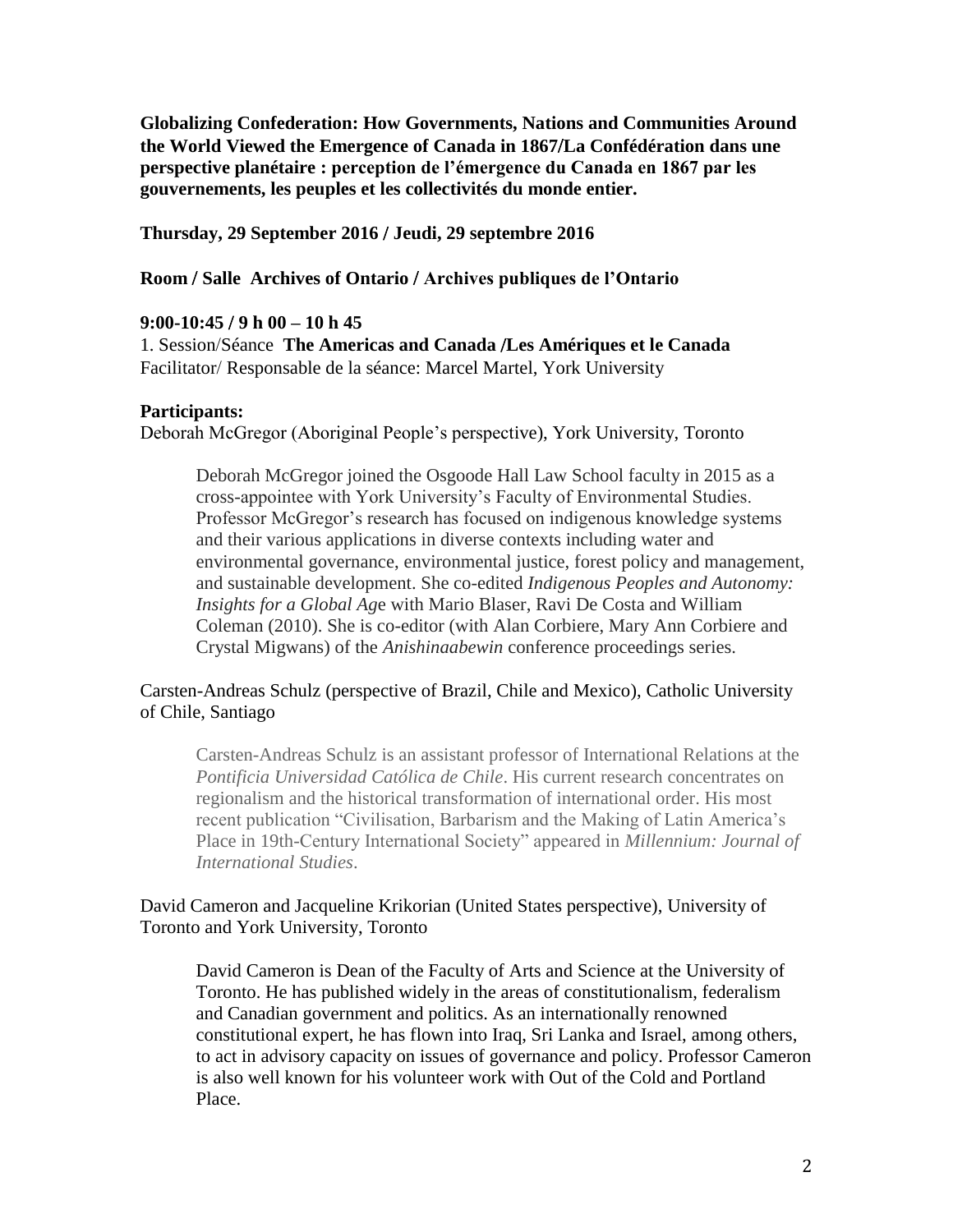Jacqueline Krikorian teaches in the Department of Political Science and in the Law & Society program at York University. She is a member the bar of Ontario and undertakes research in the areas of constitutional law and policy, international law, and Canadian government. She is the author of *International Trade Law and Domestic Policy: Canada, the United States and the WTO* and has published in a number of journals including the *Canadian Journal of Political Science*, *the University of Toronto Law Journal*, and the *Journal of International Economic Law.* 

William Jenkins (Fenian Perspective), York University, Toronto

William Jenkins is an associate professor in the Department of Geography at York University. His current research focus is on the Irish diaspora in North America in the nineteenth and early twentieth centuries. His recent monograph *Between Raid and Rebellion: The Irish in Buffalo and Toronto, 1867-1916* (McGill-Queen's University Press, 2013) received awards from the American Conference for Irish Studies, the Geographical Society of Ireland, the Canadian Historical Association, and the Ontario Historical Society.

# **10:45 - 11:00 10 h 45 – 11 h 00 Nutrition Break Pause-santé**

## **11:00-12:00 11 h 00 – 12 h 00**

2. Session/Séance **Europe and Confederation/L'Europe et la Confédération** Facilitator/ Responsable de la séance: Adrian Shubert, York University

## **Participants:**

Roberto Perin (Vatican perspective) York University, Toronto

Member of the History Department at Glendon College, Roberto Perin is known for his work on ethnicity, religion and national identity. Perin also authored two books and sixteen book chapters, co-edited four books and published fourteen scholarly articles. His new book, *The Many Rooms of this House: Diversity in Toronto's Places of Worship since 1840,* looks at Toronto churches as markers of social and cultural change over the past century and will be published by the University of Toronto Press in the winter 2017.

Nathalie Tousignant (Belgian perspective), Université Saint-Louis, Brussels

Professor of European History at Université Saint-Louis-Bruxelles, her research agenda focuses on the European integration and attempts to create common knowledge through the development of a specific field of expertise, implementing new scientific journals, fellowships and networks. Also, her second research project looks at Belgium's imperial past and relations between Belgium and Congo, specifically on the history of law and justice in colonial context. Her recent publications include *Forced and Coerced Labour: Comparing Colonial Spaces and Global Conflicts* (Springer, 2016) and with Sebastiaan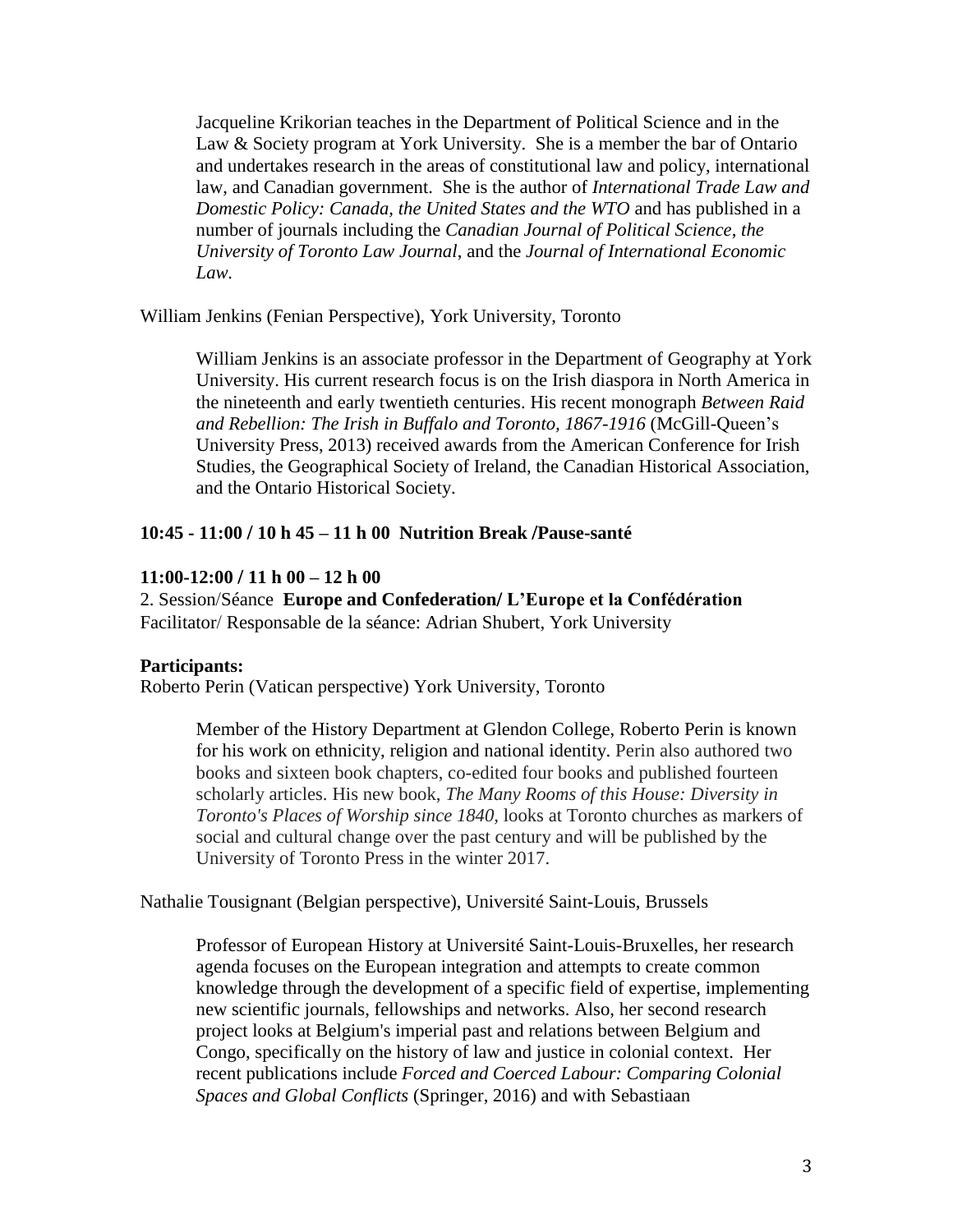Vandenbogaerde, "The *Journal des Tribunaux* during the Congo question (1902-1908). *Revues et Empires,* a thematic issue of *Clio@Themis*, edited by Florence Renucci (CNRS-Lille2), 2016.

# **12:00 - 13:30 12 h 00 – 13 h 30 LunchDéjeuner**

#### **13:30 - 15:00 13 h 30 – 15h 00**

3. Session/Séance **Europe and Confederation/L'Europe et la Confédération** Facilitator/ Responsable de la séance: Adrian Shubert, York University

## **Participants:**

Alban Bargain (perspective of France) York University, Toronto

Alban Bargain-Villéger is a sessional instructor at York University. He defended his dissertation in European history in 2012. Known for his work on European socialism in France and Germany in the interwar period, his new research project focuses on how Canadians reacted to various European revolutions between 1830 and 1968. He has submitted a revised version of his dissertation entitled *Red Missionaries: The French and German Socialist Press in Hostile Environments, 1919-1940*.

# Benno Gammerl, (Austria-Hungarian perspective), Max Planck Institute for Human Development, Berlin

Benno Gammerl is a researcher at the Max-Planck-Institute for Human Development's Center for the History of Emotions in Berlin. He is just about to complete his second major research project which deals with the emotional history of homosexualities in West Germany. His first book compared the handling of ethnic heterogeneity in the British and the Habsburg Empires around 1900. His most recent publications include: "Can you feel your research results? How to deal with and gain insights from emotions generated during oral history interviews", Flam/Kleres (eds.), *Methods of exploring emotions* (2015), "Quelles couleurs pour l'arc-en-ciel de demain? Tour d'horizon des homosexualités en Allemagne", Stark/Wissmann (eds.): *L'Allemagne change! Risques et défis d'une mutation* (2015); "Wendy's love", Frevert et al.: *Learning how to feel: Children's literature and the history of emotional socialization 1870 - 1970* (2014).

Josep Fradera (perspective of Spain), Pompeu Fabra University, Barcelona

Josep M. Fradera is a professor of Modern History at the Universitat Pompeu Fabra in Barcelona. He is also the coordinator of the GRIMSE (Research Group on Empires, Metropolis and Extra-European Societies) and co-director of the journal *Illes i Imperis*. He has published articles and book chapters in Catalan, Spanish, French, English and Portuguese. He has also been the sole author of the following publications: *La nación imperial. Derechos, representación y ciudadanía en los imperios de Gran Bretaña, Francia. España y los Estados*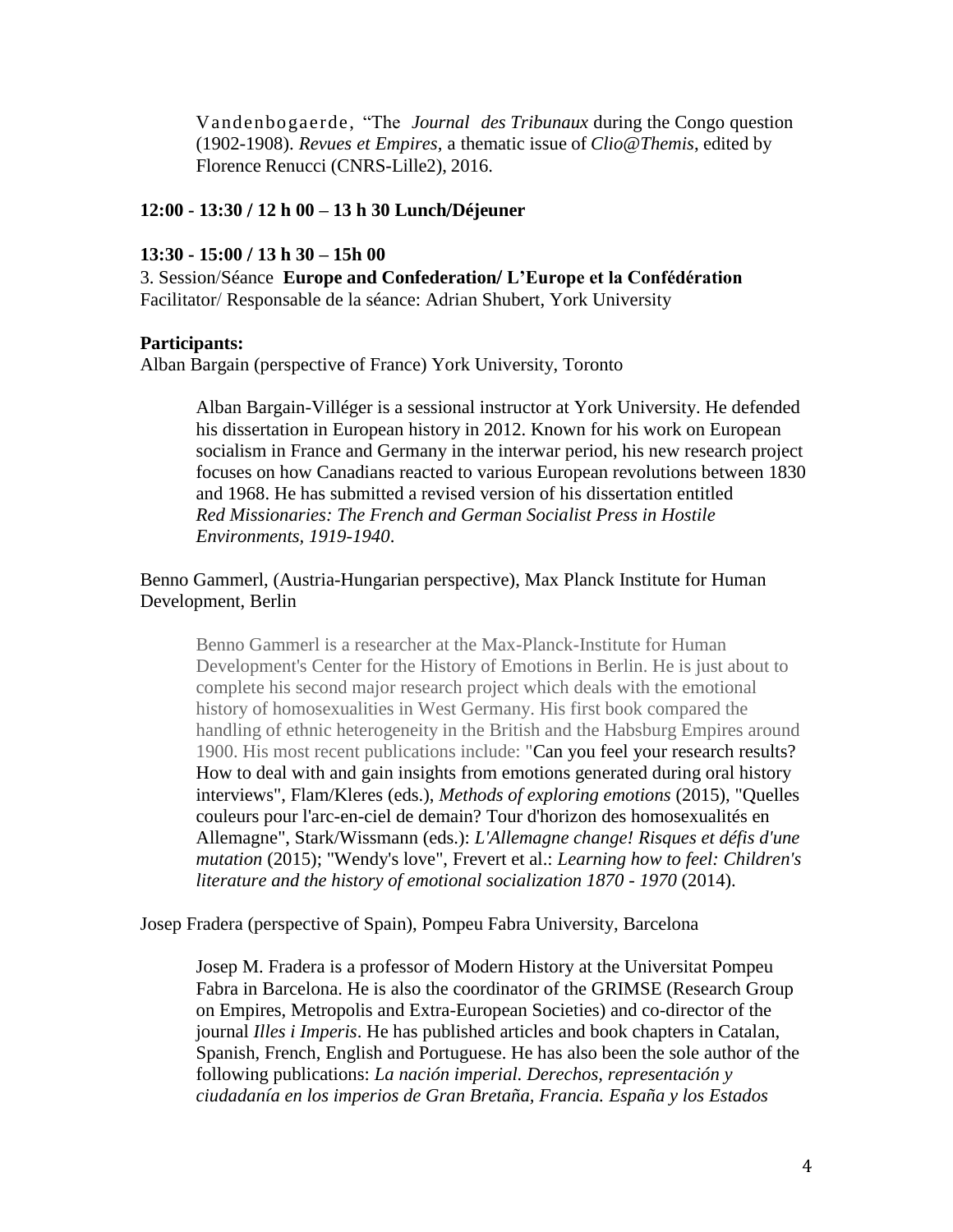*Unidos (1750-1918)* (Barcelona, Edhasa, 2015, 2.vols), *La pàtria dels catalans (Història, política, cultura*) (Barcelona, RBA, 2009), *Cultura nacional en una societat dividida (Patriotisme i cultura a Catalunya, 1838-1868)* (Barcelona, Curial, 1992).

## **15:00 - 15:15 15 h 00 – 15 h 15 Nutrition Break Pause-santé**

#### **15:15 - 16:45 15 h 15 – 16h 45**

4. SessionSéance **Imperial Perspectives on Canada L'Empire et le Canada** Facilitator/ Responsable de la séance: Jacqueline Krikorian, York University

#### **Participants:**

Edward Beasley (UK perspective), San Diego State University, San Diego Professor of British History at San Diego State University, Edward Beasley is known for his work on the British Empire. His publications include *Empire as the Triumph of Theory: Imperialism, Information, and the Colonial Society of 1868*  (Routledge 2005); *Mid-Victorian Imperialists: British Gentlemen and the Empire of the Mind* (Routledge 2005); *The Victorian Reinvention of Race: New Racisms and the Problem of Grouping in the Human Sciences* (Routledge 2010), and *The Chartist General: Charles James Napier, the Conquest of Sind, and Imperial Liberalism* (Routledge, forthcoming November 2016).

Ann Curthoys (Australian perspective), University of Sydney, Sydney

Ann Curthoys researches Australian history set in a broad transnational and imperial history frame. She also writes about historical theory and writing, coauthoring with John Docker *Is History Fiction?* and with Ann McGrath *How to Write History that People want to Read*. She is currently completing for Cambridge University Press a book with Jessie Mitchell, provisionally titled *Taking Liberty: Indigenous Rights and Settler Self-Government in the Australian Colonies.* She is an honorary professor at the University of Western Australia and the University of Sydney.

Kenton Storey (New Zealand), University of Manitoba, Winnipeg

Kenton Storey is a historian of the British Empire and a legal researcher working in the field of First Nations history. He completed a PhD in comparative history at the University of Otago in 2011 and then worked as a postdoctoral researcher at the University of Manitoba with Professor Adele Perry. His first monograph entitled *Settler Anxiety at the Outposts of Empire. Colonial Humanitarian Discourses, and Imperial Press* (UBC Press, 2016) looks at race relations in British colonies and newspaper coverage in New Zealand and Vancouver Island. As stated in the description of the book, this monograph "offers fresh perspectives on the history of race relations, while it deftly explores the intersections between settler anxiety, the perceived threat of indigenous violence, and the public use of humanitarian language".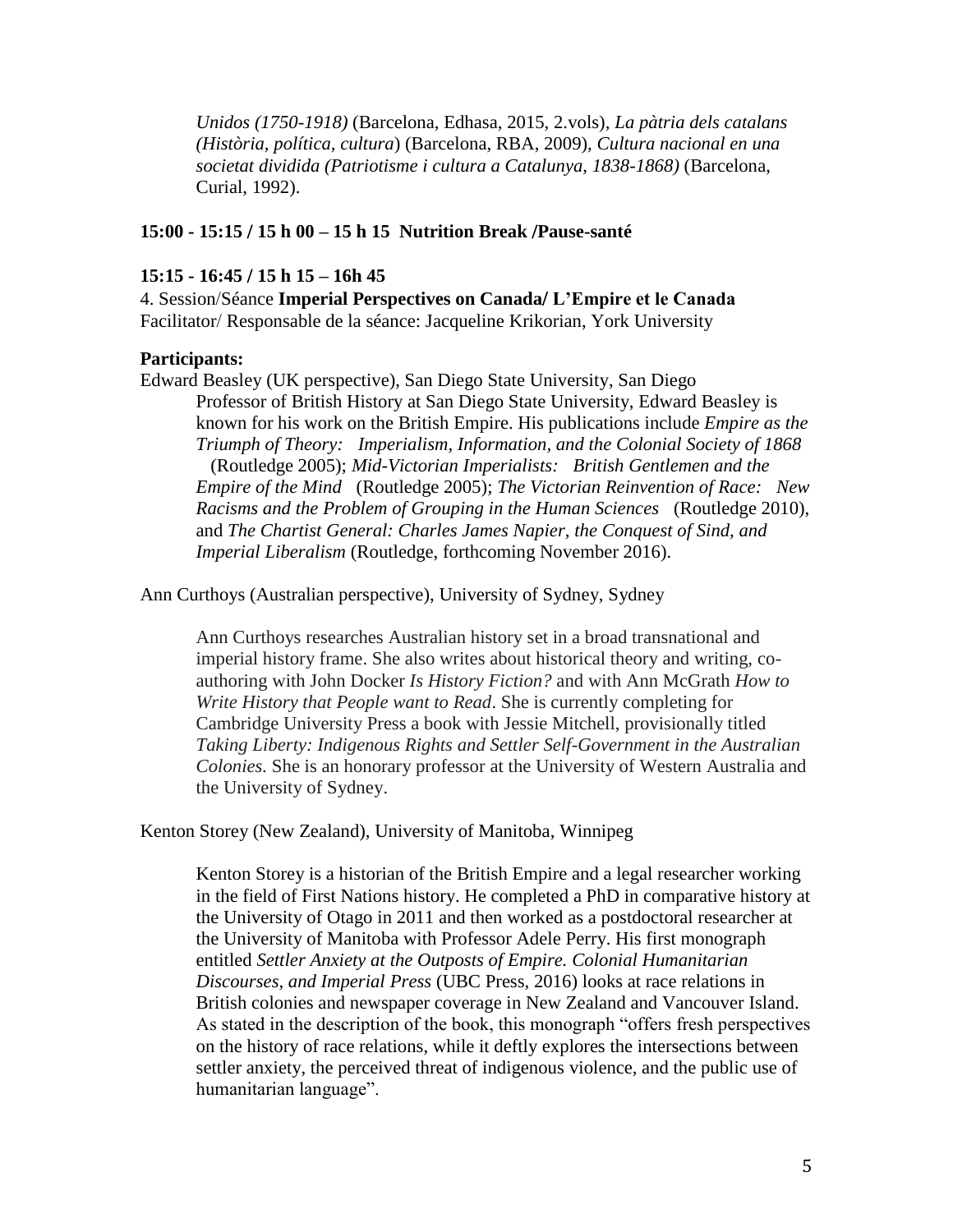#### **17:00-19:00 17 h 00-19 h 00**

**Room Salle Dinner diner Executive Dinning Room Schulich Building Pavillon Schulich**

**19:15-20:30 19 h 15 – 20 h 30 Room Salle Recital Hall Accolade East**

# **Friday, 30 September 2016 Vendredi, 30 septembre 2016 Room Salle Archives of Ontario Archives publiques de l'Ontario**

## **9:15 - 10:45 9 h 15 – 10 h 45**

5. SessionSéance **Imperial Perspectives on Canada L'Empire et le Canada** Facilitator/ Responsable de la séance: Jacqueline Krikorian, York University

## **Participants:**

Franklin Knight (Caribbean perspective), Johns Hopkins, Baltimore

Franklin W. Knight is Leonard and Helen R. Stulman Professor Emeritus and Academy Professor at the Johns Hopkins University in Baltimore. Knight's research interests focus on social, political, and cultural aspects of Latin America and the Caribbean, especially after the 18th century, as well as on American slave systems in their comparative dimensions. Knight's major publications include: *Slave Society in Cuba during the Nineteenth Century* (Wisconsin, 1970); *The African Dimension of Latin American Societies* (Macmillan, 1974); *The Caribbean: The Genesis of a Fragmented Nationalism* (Oxford, 1978; 3rd Edition, revised 2012) and with Henry Louis Gates, Jr. *Dictionary of Caribbean and Afro-Latin American Biography* (Oxford, 2016).

Thomas Mohr (Irish perspective), University College Dublin, Dublin

Dr Thomas Mohr is a lecturer at the School of Law, University College Dublin. He is honorary secretary of the Irish Legal History Society and book review editor of the Irish Jurist, Ireland's oldest law journal. His publications on Irish legal history range from the medieval brehon law to the law of the independent Irish state in the  $20<sup>th</sup>$  century. His latest publication is *Guardian of the Treaty – The Privy Council Appeal and Irish Sovereignty (*Four Courts Press, 2016). This concerns an important aspect of the Irish Free State's relationship with the British Empire in the inter-war years.

Kamala Sankaran (Indian perspective), University of New Delhi, New Delhi

Kamala Sankaran is Professor at the Faculty of Law, University of Delhi. Her